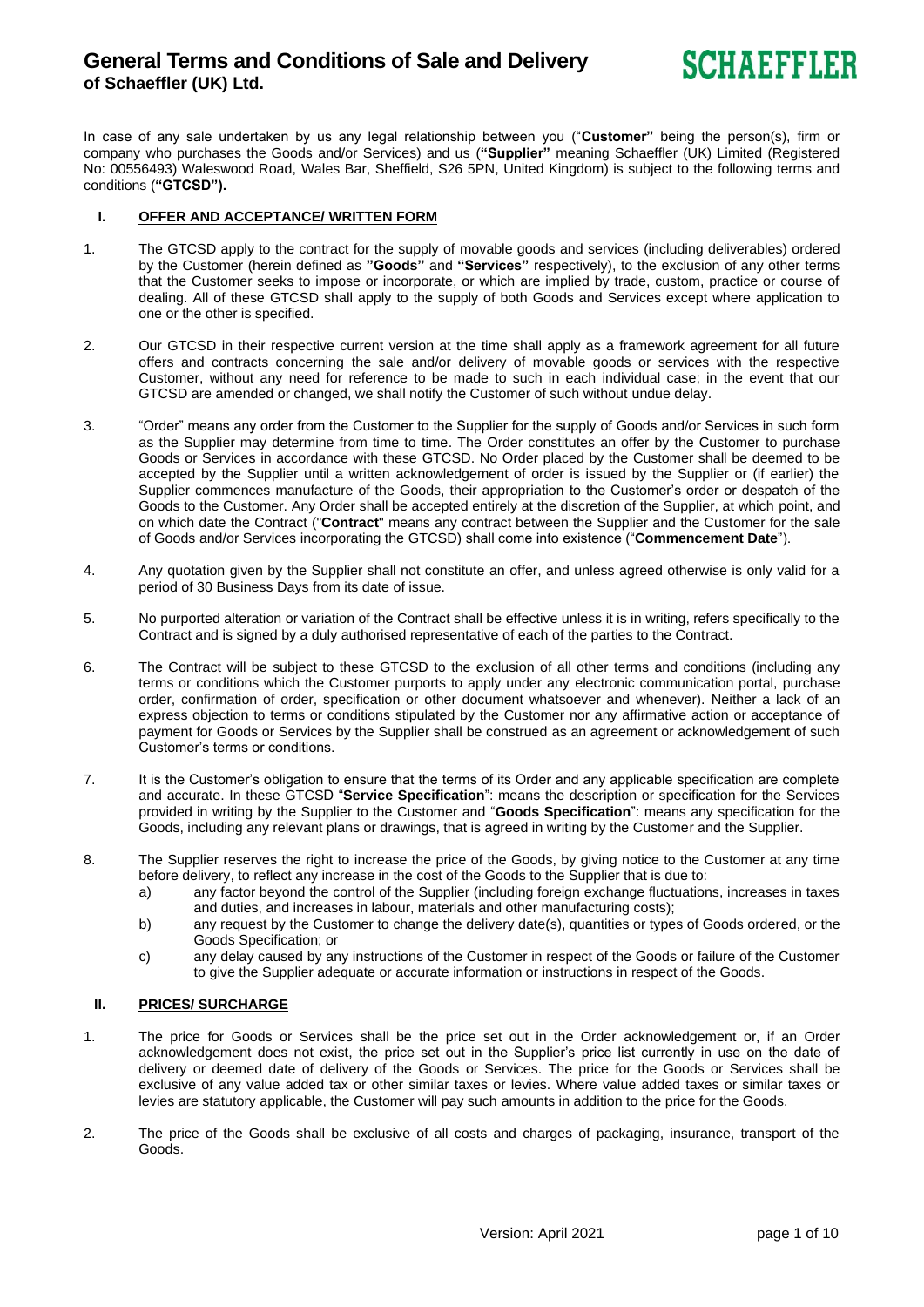3. The Supplier shall have the right to charge the Customer a surcharge where the quantity of Goods in any Order does not meet the minimum order value, or minimum order quantity specified in the relevant price list.

### **III. DELIVERY TIMES/ DEFAULT**

- 1. Any times specified by the Supplier for delivery of the Goods are an estimate only and time for delivery shall not be of the essence.
- 2. In the event the Supplier is delayed in delivering the Goods, liquidated damages shall be payable by the Supplier as set out in this clause III.2. The liquidated damages payable by the Supplier shall be 0.5% of the value of the relevant Goods that are delayed for each full week of delay, up to a maximum amount of 5% of the value of such Goods. Liquidated damages as set out in this clause III.2. shall be the Customer's sole and exclusive remedy for delay in delivery of the Goods.
- 3. To the extent that the parties have agreed that a particular volume specified in an Order is to be delivered within a specified time period ("**Agreed Period**") and the Customer has the right to determine the specific delivery date, the Customer shall notify the Supplier of the specific delivery date not less than twelve (12) weeks prior to such date. After the Agreed Period has expired, the Supplier shall be entitled to invoice the Customer for such Goods and deliver the Goods.
- 4. The Supplier shall be entitled at its discretion to make delivery of the Goods by instalments and to invoice the Customer for each instalment individually. Any delay in delivery or Defect (as defined in clause VII.1. below) in an instalment shall not entitle the Customer to cancel any other instalment.
- 5. If the Supplier delivers up to and including 5% more or less than the quantity of Goods ordered the Customer may not reject them, but on receipt of notice from the Customer that the wrong quantity of Goods was delivered, a pro rata adjustment shall be made to the Order invoice.
- 6. The Supplier shall not be liable to the Customer as a result of any delay or failure to perform its obligations under the Contract as a result of a Force Majeure Event. "**Force Majeure Event**" means any event outside the reasonable control of either party affecting its ability to perform any of its obligations (other than payment) under the Contract including act of God, fire, flood, lightning, compliance with any law or governmental order, rule, regulation or direction war, revolution, act of terrorism, riot or civil commotion, strikes, locks outs and industrial action, pandemic failure of supplies of power, fuel, transport, equipment, raw materials or other goods or services. If the Force Majeure Event prevents the Supplier from providing any of the Services and/or Goods for more than three (3) months, the Supplier shall, without limiting its other rights or remedies, have the right to terminate the Contract immediately by giving written notice to the Customer.

## **IV. PACKAGING/ SHIPPING**

- 1. Unless expressly agreed otherwise the Goods shall be delivered FCA (Incoterms 2020) from the Supplier's premises as may be advised by the Supplier prior to delivery ("**Delivery Location**"). The time of delivery shall be the time the Supplier notifies the Customer that the Goods are ready to dispatch.
- 2. The method of packaging and the packaging materials used shall be determined by the Supplier in its absolute discretion.
- 3. Any reusable packaging shall remain the property of the Supplier and shall be returned by the Customer to the Delivery Location without delay and at no charge to the Supplier.
- 4. The Customer shall be responsible for any additional costs for express shipping and for the mailing costs for small item deliveries.
- 5. In case of deliveries between EU member states, including deliveries between EU member states and Northern-Ireland ("Intra-Community Supply") the Customer is obliged to support the Supplier with any reasonable assistance in order to prove the Intra-Community Supply, in accordance with Art. 45a of the Implementing Regulation (EU) No 282/2011. In particular, the Supplier can request a signed and dated confirmation of the Intra-Community Supply containing at least: name and address of consignee, quantity and commercial description of the goods and place and date of receipt of goods to be supplied to the Customer. In addition, the Supplier can request signed and dated documents relating to the transport of the goods, such as a signed CMR document or note, a bill of loading, an airfreight invoice or an invoice from the carrier of the goods; If the Customer does not comply with the aforesaid cooperation obligations, the Customer shall be liable for any damages resulting thereof, including but not limited to compensate any value added tax (VAT) and relating interest or penalties imposed on the Supplier.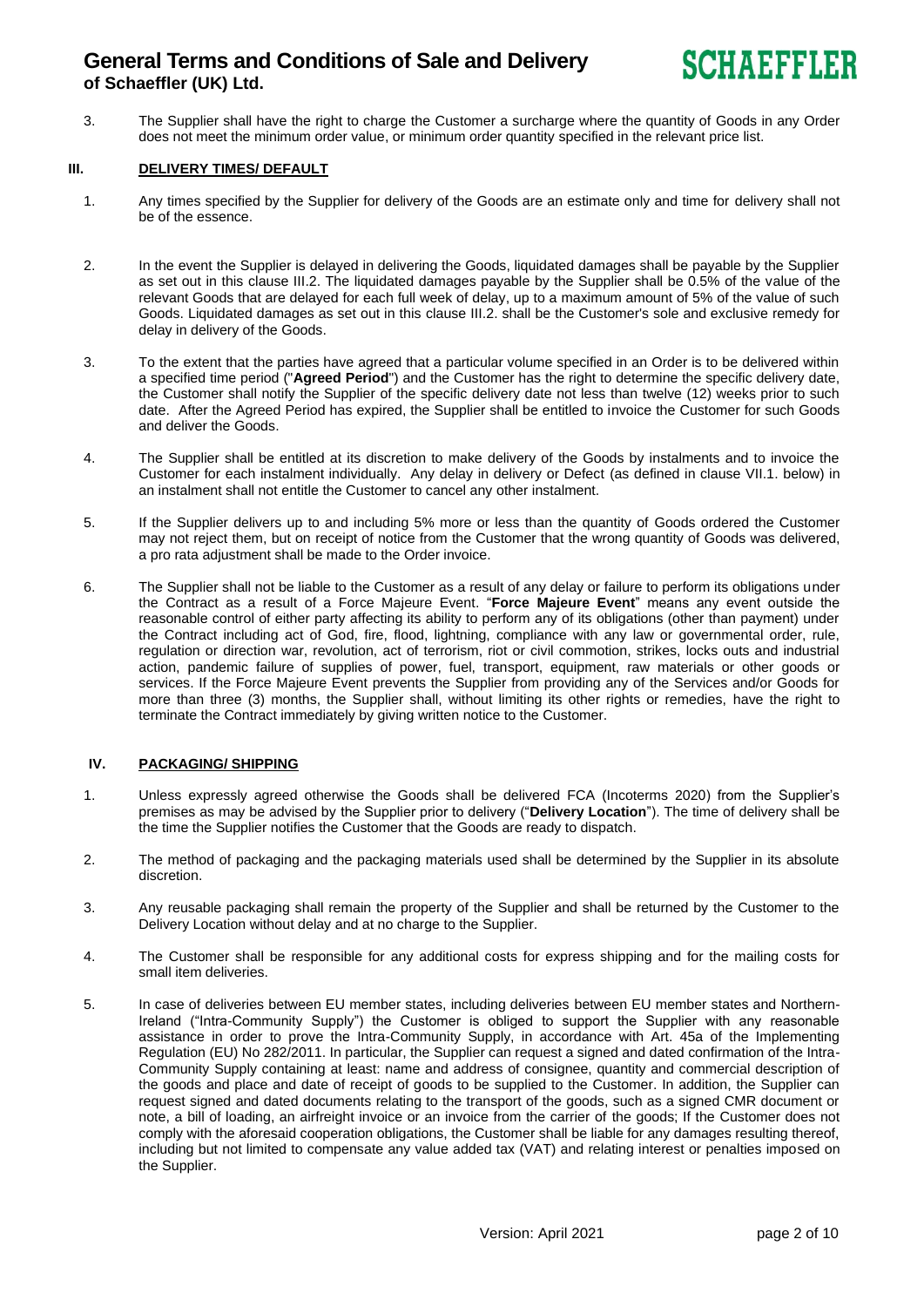# **V. PAYMENT**

- 1. The Customer shall pay all invoices in full and cleared funds without any deduction, or withholding, within thirty (30) days of the date of the invoice unless otherwise agreed in writing. Payment shall be of the essence.
- 2. In respect of Goods, the Supplier shall invoice the Customer on or at any time after completion of delivery. In respect of Services, the Supplier shall invoice the Customer on completion of the Services. Invoices shall be deemed received within three (3) days of despatch.
- 3. All payments shall be in the currency as agreed between the Customer and the Supplier by electronic transfer to the Supplier's bank account as set out in the Contract, or such other bank account as the Supplier may from time to time notify to the Customer.
- 4. No indulgence granted by the Supplier to the Customer concerning the Customer's obligations under this clause V. shall be or be deemed to be a credit facility but if any such facility is granted to the Customer by the Supplier, the Supplier may withdraw it at its sole discretion at any time.
- 5. If any sum due from the Customer to the Supplier under the Contract or any other contract is not paid on or before the due date for payment then all sums then owing by the Customer to the Supplier shall become due and payable immediately and, without prejudice to any other right or remedy available to the Supplier, the Supplier shall be entitled to:
	- (a) cancel or suspend its performance of the Contract or any order including suspending deliveries of the Goods and suspending delivery of any other goods to the Customer until arrangements as to payment or credit have been established which are satisfactory to the Supplier;
	- (b) appropriate any payment made by the Customer to such Goods or Services (or any goods or services supplied under any other contract between the Customer and the Supplier) as the Supplier may think fit;
	- (c) require the Customer to pay for Goods prior to their collection from the Supplier's place of business; and (d) charge the Customer:
	- charge the Customer:
		- (i) interest on the overdue amount from the due date until payment is made in full both before and after any judgment, at four percent (4%) per annum over the Bank of England base lending rate from time to time (accruing daily and compounded quarterly);
		- (ii) the cost of obtaining judgment or payment to include all reasonable professional costs (including legal fees) and other costs of issuing proceedings or otherwise pursuing a debt recovery procedure.
- 6. The Supplier may at any time after delivery elect to transfer title in the Goods to the Customer, in which case the Customer shall immediately pay the price to the Seller.

## **VI. RETENTION OF TITLE**

- 1. Without prejudice to clause V.6 above, full legal, beneficial and equitable title to and property in the Goods shall remain vested in the Supplier (even though they have been delivered and risk has passed to the Customer) until:
	- (a) payment in full, in cash or cleared funds, for all the Goods has been received by the Supplier; and (b) all other money payable by the Customer to the Supplier on any other account or under the Contract or any other contract has been received by the Supplier.
- 2. Until full legal, beneficial and equitable title to the Goods passes to the Customer:
	- (a) the Customer shall hold the Goods on a fiduciary basis as the Supplier's bailee;<br>(b) the Customer shall store the Goods at its premises in a proper manner in con
	- the Customer shall store the Goods at its premises in a proper manner in conditions which adequately protect and preserve the Goods and shall insure them, without any charge to the Supplier against all risks for their full value from the date of delivery, and not tamper with any identification upon the Goods or their packaging and shall ensure that they are stored separately from any other goods (whether or not supplied by the Supplier) and are clearly identifiable as belonging to the Supplier and the Supplier shall be entitled to examine any such Goods in storage at any time during normal business hours upon giving the Customer reasonable notice of its intention to do so;
	- (c) the Supplier may at any time, on demand and without prior notice, require the Customer to deliver the Goods up to the Supplier and the Supplier may repossess and resell the Goods if any of the events specified in clause XI occurs or if any sum due to the Supplier from the Customer under the Contract or on any other account or under any other contract is not paid when due;
	- (d) For the purposes of clause VI.2(c) the Supplier, its employees, agents and sub-contractors will be entitled to free and unrestricted access to any premises owned, occupied or controlled by the Customer and/or any other location where any of the Goods are situated at any time without prior notice; and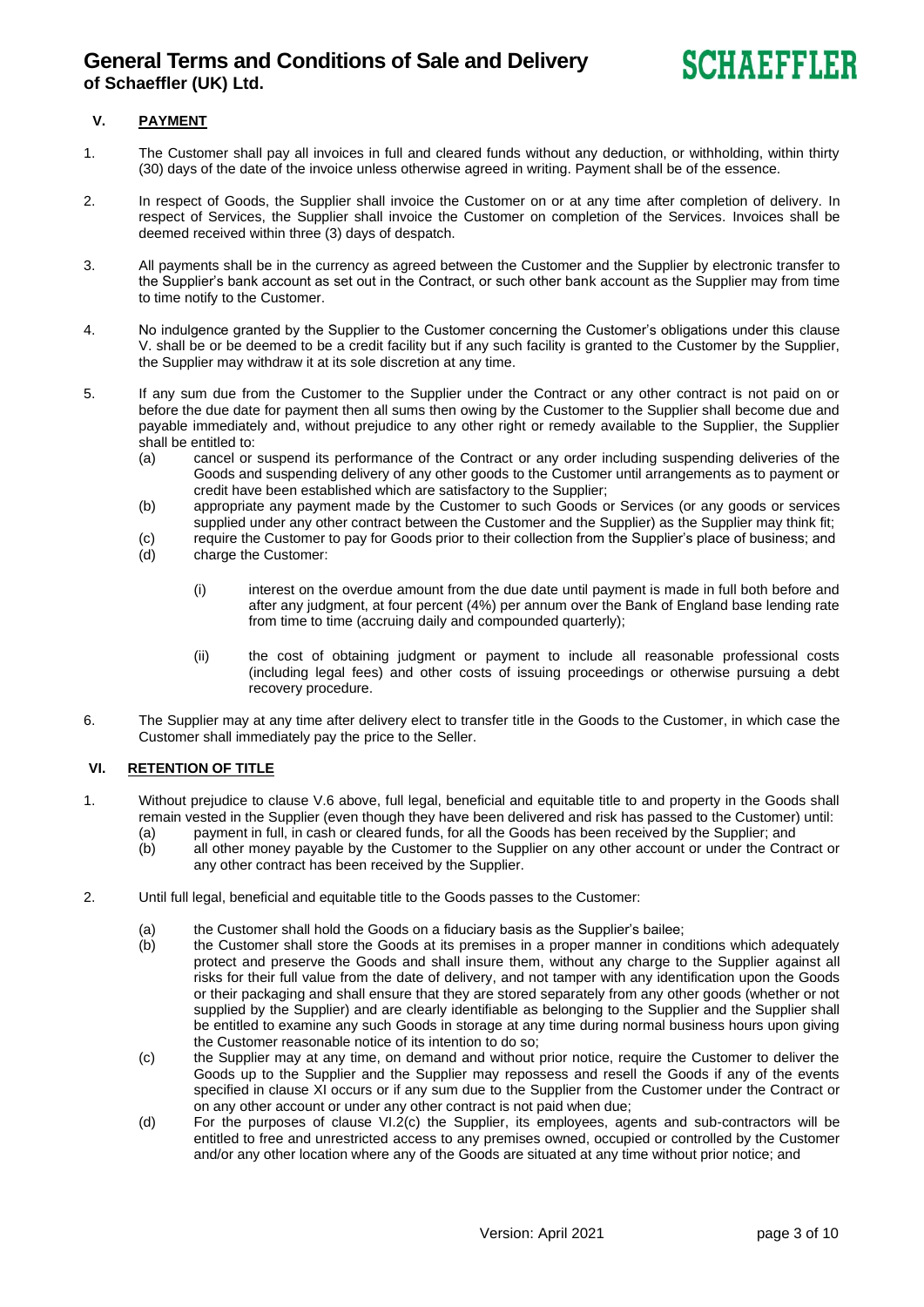

(e) the Supplier shall be entitled to maintain an action against the Customer for the price of the Goods notwithstanding that legal, equitable and beneficial title to and property in the Goods has not passed to the Customer;

but the Customer shall be entitled to resell or use the Goods in the ordinary course of its business.

- 3. In the event that the Supplier notifies the Customer in writing that it intends to exercise its rights contained in clauseVI.2(c) (an "**ROT Notice**") to take possession of the Goods, the Supplier and the Customer agree to the following:
	- (a) upon the earlier of:
		- (i) receipt of an ROT Notice; and
		- (ii) one of the events set out in clause XI. occurring;

the Customer's right (and for the avoidance of doubt, that of anyone acting on its behalf), to resell or use the Goods (in respect of which title has not passed to the Customer) in the ordinary course of its business, shall, unless agreed otherwise by the Supplier in writing, terminate with immediate effect.

- (b) Within three (3) Business Days ("**Business Day"** means any day which is not a Saturday, a Sunday or a bank or public holiday in any part of the United Kingdom;) or such other time period as specified in writing by the Supplier of an ROT Notice being given, the Customer shall give the Supplier reasonable access to their premises and, so far as it is able to any other premises where the Goods are held to enable the Supplier to inspect the goods, and subject to such access being given, such inspection to be completed within seven (7) Business Days.
- (c) Within fifteen (15) Business Days of the Supplier carrying out the inspection referred to in clause VI.3(b) above, and subject always to clause VI.3(d) below, the Supplier will give notice in writing to the Customer specifying those Goods in relation to which the Supplier intends to retain ownership of and take possession of in accordance with these GTCSD (the "**Uplift Stock**"), and the remaining Goods (if any) in respect of which title will pass to the Customer (subject to clause VI.1).
- (d) The Uplift Stock in respect of which the Supplier will retain ownership shall be determined as follows:
	- (i) the value of Uplift Stock (determined as set out below) will not exceed the aggregate amount due and owing to the Supplier;
	- (ii) for the purpose of calculating the value of the Uplift Stock it shall be valued at an amount equal to the actual sales prices of the Goods when they were sold by the Supplier to the Customer; and
	- (iii) any Goods which are not, in the opinion of the Supplier, in a resalable condition in accordance with the Supplier's stock cleanse procedure from time to time applying shall be disregarded and shall not form part of the Uplift Stock.
- (e) The Customer agrees to give the Supplier reasonable access to its premises, and so far as it is able shall give the Supplier reasonable access to any premises where the Goods are held for the purposes of removing the Uplift Stock.
- 4. The Supplier's rights and remedies set out in this clause VI. are in addition to and shall not in any way prejudice, limit or restrict any of the Supplier's other rights or remedies under the Contract or in law or equity.

## **VII. WARRANTIES**

- 1. **"Defect"** means that the Goods or Services at the time of delivery: (i) do not comply with the Goods Specification and/or Services Specification respectively due to reasons attributable to the Supplier. If the Customer (having the burden of proof) establishes to the Supplier's reasonable satisfaction that there is a Defect in the materials or workmanship of the Goods manufactured or Services provided, then the Supplier shall at its option and sole discretion within a reasonable period of time;
	- (a) repair or make good such Defect in such Goods or re-perform such Services free of charge to the Customer (including all reasonable costs of transportation of any Goods or materials to and from the Customer for that purpose); or
	- (b) replace such Goods with Goods which are in all respects in accordance with the Contract; or
	- (c) provide a refund for the Goods and/or Services or part there of which were non-conforming to the Contract.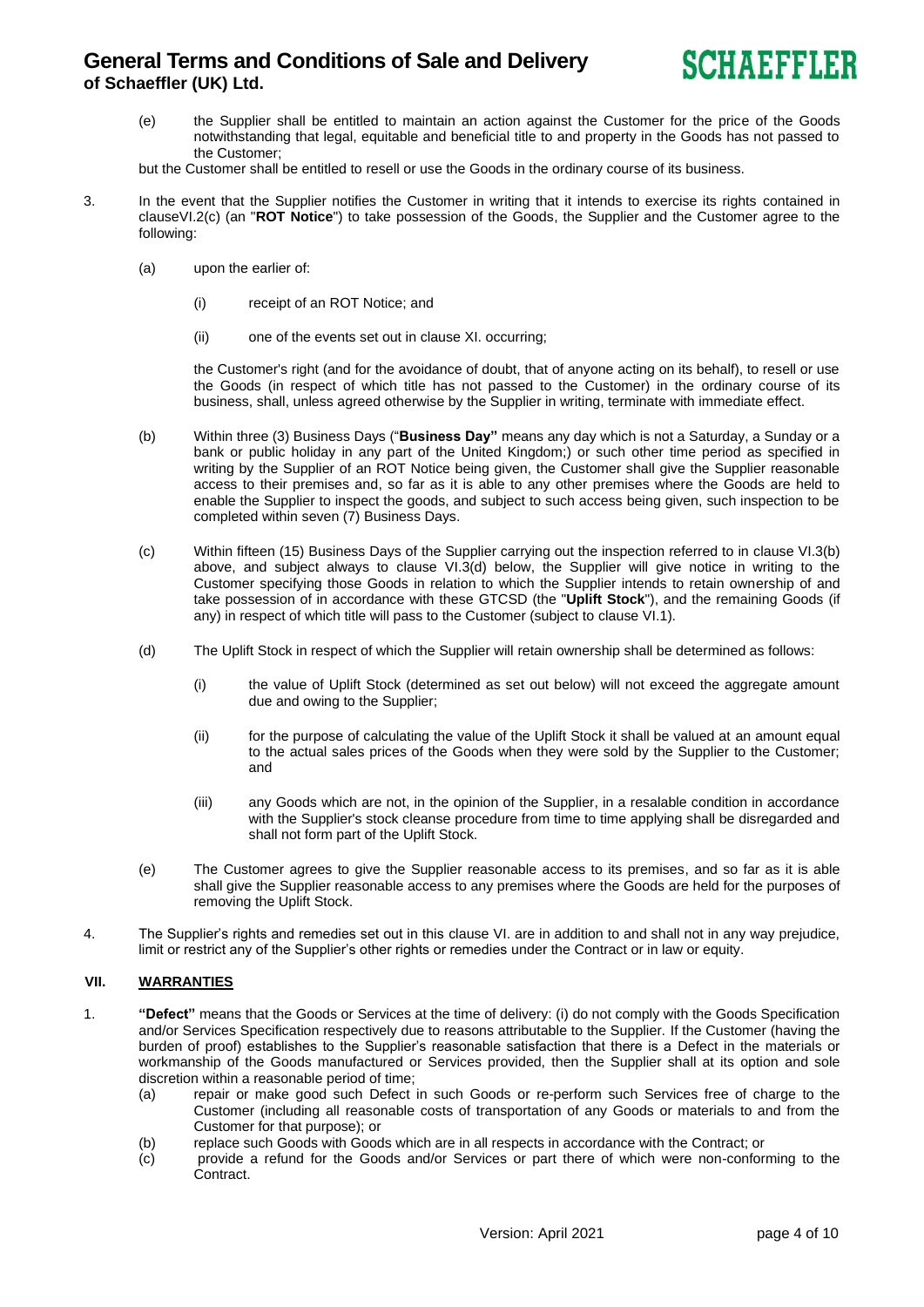- 2. Clause VII.1 shall not apply unless the Customer:
	- (a) notifies the Supplier in writing of the alleged Defect within seven (7) days of the time when the Customer discovers or ought to have discovered the Defect and in any event within twelve (12) months of the delivery of the Goods or performance of the Services to the Customer or such other periods as agreed by the Supplier in writing; and
	- (b) affords the Supplier a reasonable opportunity to inspect the relevant Goods and, if so requested by the Supplier and where it is reasonable to do so, promptly returns to the Supplier or such other person nominated by the Supplier a sample of the Goods within fourteen (14) days, carriage paid by the Customer, for inspection, examination and testing and/or otherwise permit the Supplier to have access to the Goods at the Customer's premises or other location where they may be for such purposes.
- 3. If the Supplier elects to replace the Goods pursuant to clause VII.1, the Supplier shall deliver the replacement Goods at the Supplier's own expense to the Delivery Location and the legal, equitable and beneficial title to the Defective Goods which are being replaced shall (if it has vested in the Customer) re-vest in the Supplier, and the Customer shall make any arrangements as may be necessary to deliver up to the Supplier the Defective Goods which are being replaced.
- 4. The Supplier shall be under no liability under clause VII.1:
	- (a) in respect of any Defect arising from fair wear and tear, wilful damage, negligence, abnormal working conditions, failure to follow the Supplier's instructions (whether oral or in writing), misuse or alteration or repair of the Goods without the Supplier's approval;
	- (b) if the total price for the Goods or Services has not been paid by the due date for payment;<br>(c) for any Goods manufactured or appropriated to the Contract in accordance with
	- for any Goods manufactured or appropriated to the Contract in accordance with any design, specification, instruction or recommendation made to the Supplier by the Customer;
	- (d) in respect of any type of use, Defect, damage or wear specifically excluded by the Supplier in writing as not being within the Supplier's responsibility; or
	- (e) if the Customer makes any further use of the Goods after giving notice in accordance with clause VII.2.

and performance of any one of the options in clause VII.1. shall constitute an entire discharge of the Supplier's liability under this warranty provision.

- 5. The Customer will be deemed to have accepted the Goods or Services as being in accordance with the Contract unless:
	- (a) within fourteen (14) days of the date of delivery of the Goods or Services, the Customer notifies the Supplier in writing of any Defect or other failure of the Goods or Services to conform with the Contract (which would be apparent upon reasonable inspection and or testing of the Goods within fourteen (14) days); or
	- (b) the Customer notifies the Supplier in writing of any Defect or other failure of the Goods or services to conform with the Contract within a reasonable time where the Defect or failure would not be so apparent within fourteen (14) days of the date of delivery, failing which the Customer shall not be entitled to reject the Goods or services and the Supplier shall have no liability for such Defect or failure, and the Customer shall be bound to pay the price as if the Goods had been delivered in accordance with the Contract.
- 6. The Supplier reserves the right to amend the Goods Specification or Services Specification provided if required by any applicable statutory or regulatory requirements.
- 7. The terms of the Contract shall apply to any repaired or replacement Goods or reperformed Services supplied by the Supplier.
- 8. If the Customer is the subject of a request, court order or other directive of a governmental or regulatory authority to withdraw any Goods from the market (**"Recall Notice"**) it shall immediately notify the Supplier in writing enclosing a copy of the Recall Notice.
- 9. Unless required by law, the Customer may not undertake any recall or withdrawal without the written permission of the Supplier and only then in strict compliance with the Supplier's instructions as to the process of implementing the withdrawal.
- 10. To the extent that the Goods are to be manufactured or Services are to be provided in accordance with a specification supplied by the Customer, the Customer shall indemnify the Supplier against all liabilities, costs, expenses, damages and losses (including any direct, indirect or consequential losses, loss of profit, loss of reputation and all interest, penalties and legal costs (calculated on a full indemnity basis) and all other professional costs and expenses) suffered or incurred by the Supplier arising out of or in connection with any claim made against the Supplier for actual or alleged infringement of a third party's intellectual property rights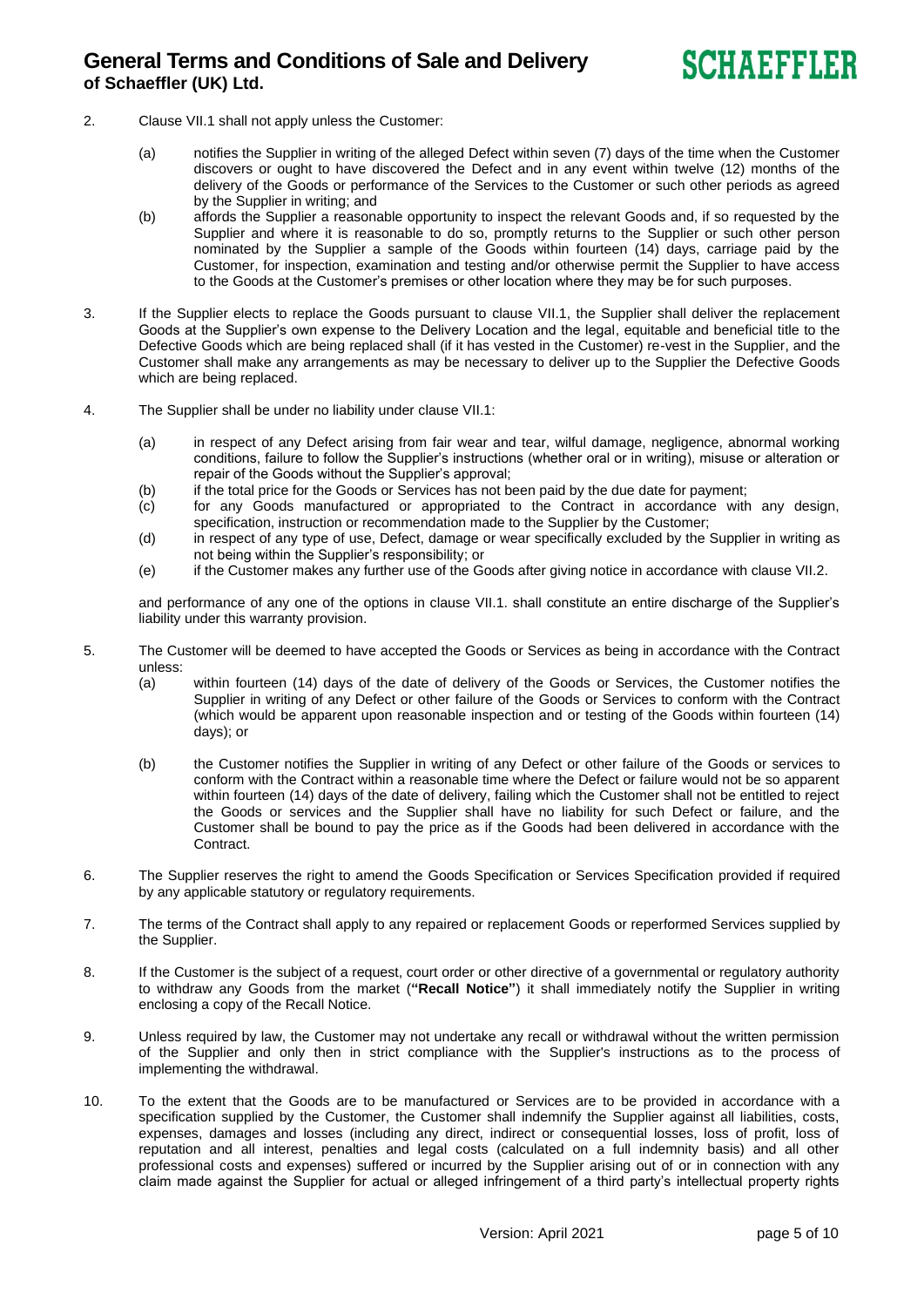arising out of or in connection with the Supplier's use of the Goods Specification or Services Specification. This clause shall survive termination of the Contract.

### 11. **CUSTOMER'S OBLIGATIONS**

- 12.1 The Customer shall:
	- (a) ensure that the terms of the Order and any information it provides in the Service Specification and the Goods Specification are complete and accurate;
	- (b) co-operate with the Supplier in all matters relating to the Services;
	- (c) provide the Supplier, its employees, agents, consultants and subcontractors, with access to the Customer's premises, office accommodation and other facilities as reasonably required by the Supplier to provide the Services;
	- (d) provide the Supplier with such information and materials as the Supplier may reasonably require in order to supply the Services, and ensure that such information is complete and accurate in all material respects;
	- (e) prepare the Customer's premises for the supply of the Services;
	- (f) obtain and maintain all necessary licences, permissions and consents which may be required for the Services before the date on which the Services are to start;
	- (g) comply with all applicable laws, including health and safety laws;
	- (h) keep all materials, equipment, documents and other property of the Supplier (**"Supplier Materials"**) at the Customer's premises in safe custody at its own risk, maintain the Supplier Materials in good condition until returned to the Supplier, and not dispose of or use the Supplier Materials other than in accordance with the Supplier's written instructions or authorisation; and
	- (i) comply with any additional obligations as set out in the Service Specification and the Goods Specification.
	- 12.2 If the Supplier's performance of any of its obligations under the Contract is prevented or delayed by any act or omission by the Customer or failure by the Customer to perform any relevant obligation (**"Customer Default"**):
	- (a) without limiting or affecting any other right or remedy available to it, the Supplier shall have the right to suspend performance of the Services until the Customer remedies the Customer Default, and to rely on the Customer Default to relieve it from the performance of any of its obligations in each case to the extent the Customer Default prevents or delays the Supplier's performance of any of its obligations;
	- (b) the Supplier shall not be liable for any costs or losses sustained or incurred by the Customer arising directly or indirectly from the Supplier's failure or delay to perform any of its obligations as set out in this clause VII.12.2; and
	- (c) the Customer shall reimburse the Supplier on written demand for any costs or losses sustained or incurred by the Supplier arising directly or indirectly from the Customer Default.

### **VIII. LIABILITY AND LIMITATION OF LIABILITY**

### **THE CUSTOMER'S ATTENTION IS PARTICULARLY DRAWN TO THIS CLAUSE.**

- 1. The restrictions on liability in this clause VIII. apply to every liability arising under or in connection with the Contract including liability in contract, tort (including negligence), misrepresentation, restitution or otherwise.
- 2. Nothing in the Contract limits any liability which cannot legally be limited, including but not limited to liability for:
	- (a) death or personal injury caused by negligence;<br>(b) fraud or fraudulent misrepresentation; and
	- fraud or fraudulent misrepresentation; and
	- (c) breach of the terms implied by section 12 of the Sale of Goods Act 1979 or section 2 of the Supply of Goods and Services Act 1982 (title and quiet possession).
- 3. Subject to clause VIII.2. the Supplier's total liability to the Customer shall not exceed an amount equal to the price paid or payable to the Supplier for the Goods under the relevant Order. The amounts awarded or agreed to be paid under clause III.3. shall count towards the cap on the Supplier's liability under this clause VIII.3.
- 4. This VIII.4sets out specific heads of excluded loss and exceptions from them:
	- (a) Subject to VIII.3, the types of loss listed in clause VIII.4(c) are wholly excluded by the parties, but the types of loss and specific losses listed in VIII.4(d) are not excluded.
	- (b) If any loss falls into one or more of the categories in VIII.4(c) and also falls into a category, or is specified, VIII.4(d), then it is not excluded.
	- (c) The following types of loss are wholly excluded:
		- (i) loss of profits;<br>(ii) loss of sales o
		- loss of sales or business;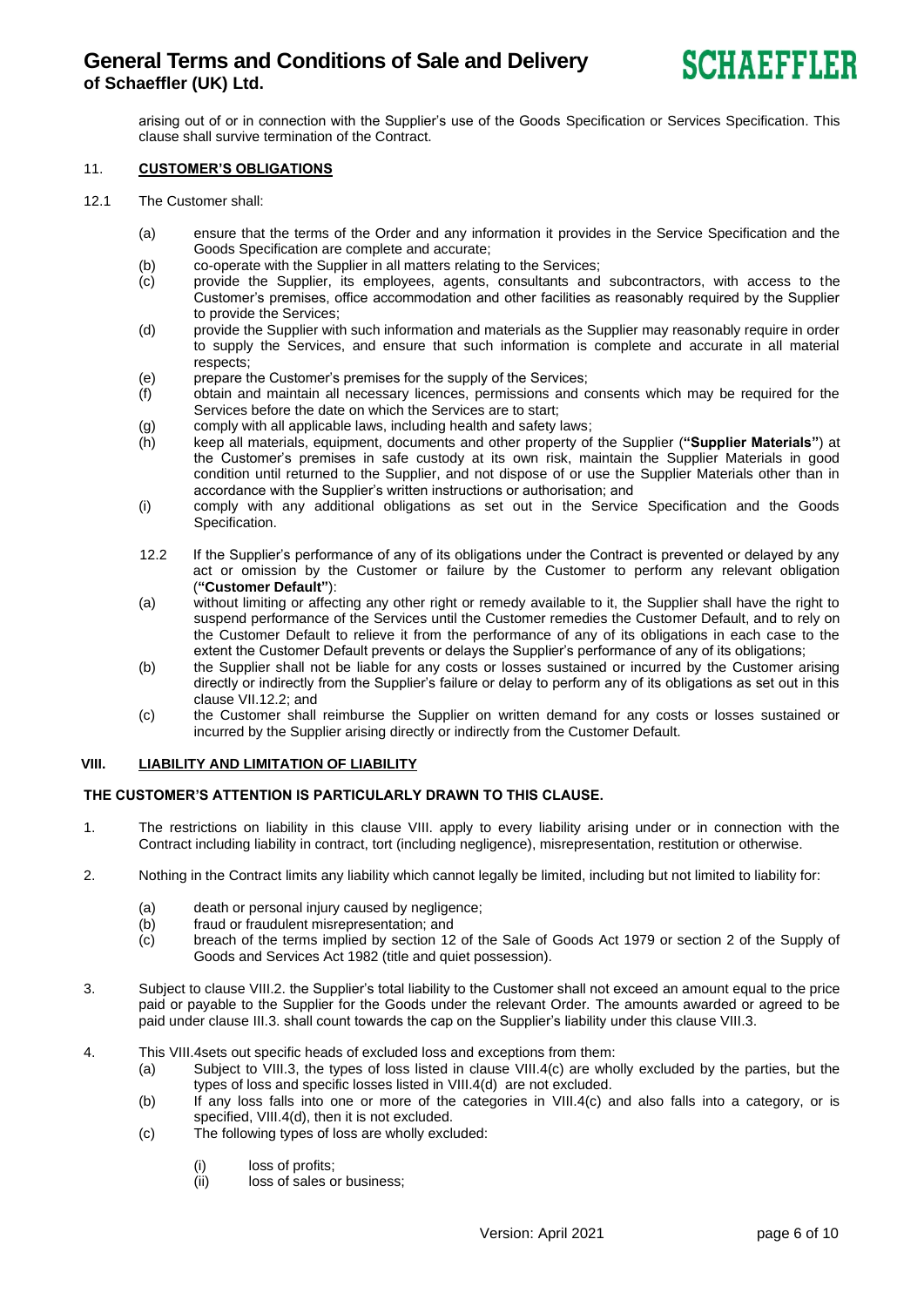# **SCHAEFFLER**

- (iii) loss of agreements or contracts;
- (iv) loss of anticipated savings;
- (v) loss of use or corruption of software, data or information;
- (vi) loss of or damage to goodwill; and
- (vii) indirect or consequential loss.
- (d) The following types of loss and specific loss are not excluded:
	- (i) sums paid by the Customer to the Supplier pursuant to the Contract, in respect of any Goods or Services not provided in accordance with the Contract;
	- (ii) wasted expenditure;
	- (iii) additional costs of procuring and implementing replacements for, or alternatives to, Goods or Services not provided in accordance with the Contract. These include but are not limited to consultancy costs, additional costs of management time and other personnel costs, and costs of equipment and materials;
	- (iv) losses incurred by the Customer arising out of or in connection with any third party claim against the Customer which has been caused by the act or omission of the Supplier. For these purposes, third party claims shall include demands, fines, penalties, actions, investigations or proceedings, including but not limited to those made or commenced by subcontractors, the Supplier's personnel, regulators and customers of the Customer.
- 5. The Supplier has given commitments as to compliance of the Goods and Services with relevant specifications in VII. In view of these commitments, the terms implied by sections 13 to 15 of the Sale of Goods Act 1979 and sections 3, 4 and 5 of the Supply of Goods and Services Act 1982 are, to the fullest extent permitted by law, excluded from the Contract.
- 6. Unless the Customer notifies the Supplier that it intends to make a claim in respect of an event within the notice period, the Supplier shall have no liability for that event. The notice period for an event shall start on the day on which the Customer became, or ought reasonably to have become, aware of its having grounds to make a claim in respect of the event shall expire 24 months from that date. The notice must be in writing and must identify the event and the grounds for the claim in reasonable detail.
- 7. This clause VIII. shall survive termination of the Contract.
- 8. The price of the Goods has been calculated on the basis that the Supplier will exclude or limit its liability as set out in these GTCSD, and the Customer by placing an order agrees that such exclusions and limitations are reasonable and warrants that the Customer shall insure against or bear itself any loss for which the Supplier has excluded or limited its liability in these GTCSD and the Supplier shall have no further liability to the Customer.

## **IX. INTELLECTUAL PROPERTY RIGHTS**

- 1. All Intellectual Property Rights in or arising out of or in connection with the Services (other than Intellectual Property Rights in any materials provided by the Customer) shall be owned by the Supplier.
- 2. The Customer grants the Supplier a fully paid-up, non-exclusive, royalty-free non-transferable licence to copy and modify any materials provided by the Customer to the Supplier for the term of the Contract for the purpose of providing the Services to the Customer.
- 3. In case software is included within the Goods, the Supplier hereby grants to the Customer a non-exclusive, nontransferable license that is limited to a definite time period pursuant to the provisions of the particular delivery, to use the software and its accompanying documentation in connection with the relevant delivered item. The software may not be used in connection with more than one delivered item. The granting of sub-licenses by the Customer is not permitted.
- 4. The Customer shall not copy any software included within the Goods, or any part thereof or modify, adapt, develop, create any derivative work, reverse engineer, decompile, disassemble or carry out any act otherwise restricted by copyright or other Intellectual Property Rights (**"Intellectual Property Rights"** means any patent, copyright, trade mark, service mark or trade name, right in software, right in design, right in databases, image right, moral right, right in an invention, right relating to passing off, domain name, right in confidential information (including trade secrets) or right of privacy, and all similar or equivalent rights in each case whether registered or not and including all applications (or rights to apply) for, or renewal or extension of, such rights which exist now or which will exist in the future in the United Kingdom and all other countries in the world in each case whether registered or not and including any application for registration of the foregoing) in the software except to the extent permitted by any applicable laws.

## **X. CONFIDENTIALITY**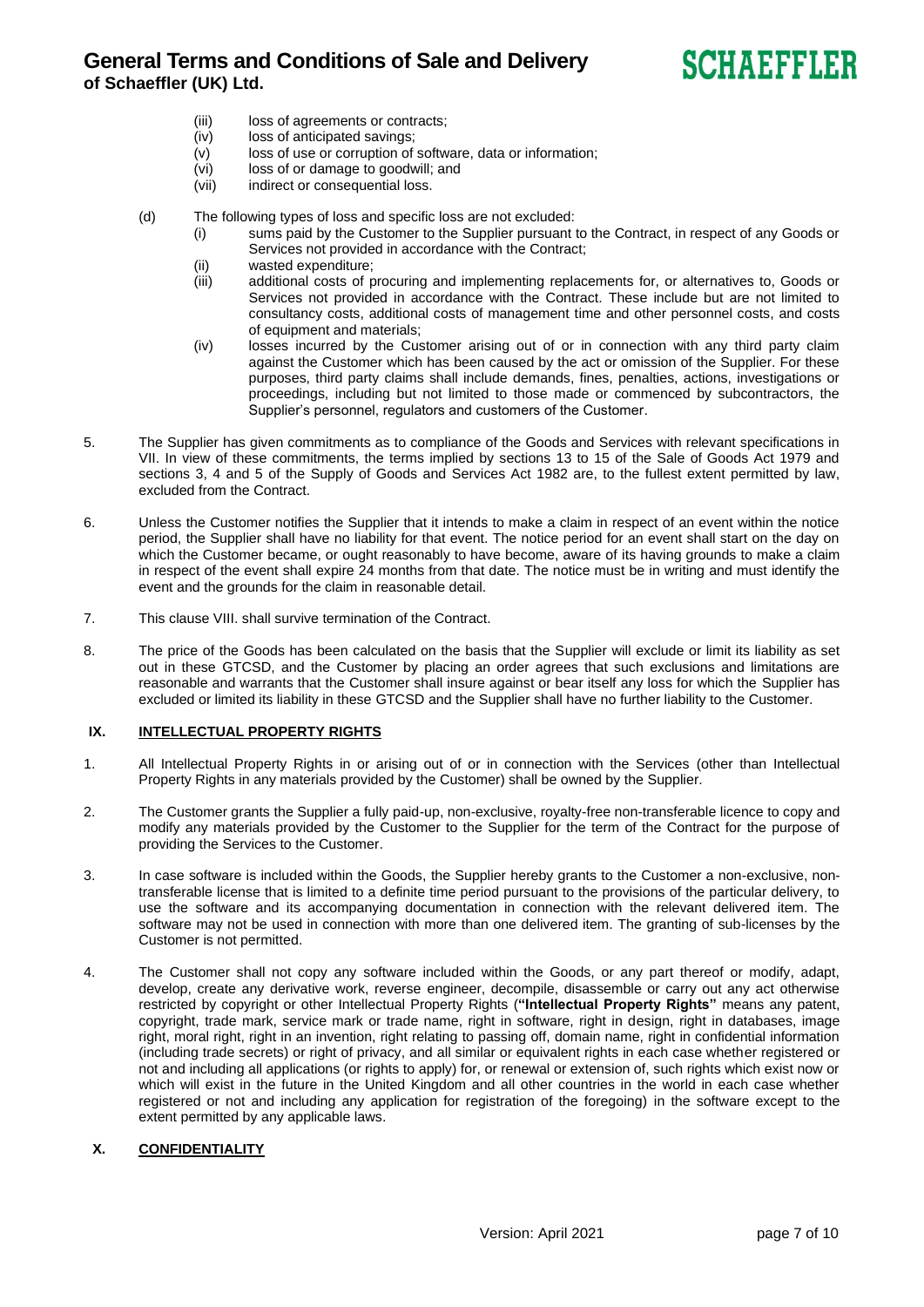

- 1. **"Confidential Information"** means the provisions of the Contract and all information which is secret or otherwise not publicly available (in both cases either in its entirety or in part) including commercial, financial, marketing or technical information, know-how, trade secrets or business methods, in all cases whether disclosed orally or in writing before or after the Commencement Date. The Customer shall keep and procure to be kept secret and confidential all Confidential Information disclosed or obtained as a result of the relationship of the parties under or relating to the Contract and shall not use nor disclose the same save for the purposes of the proper performance of the Contract or with the prior written consent of the Supplier.
- 2. The obligations of confidentiality in this clause X. do not extend to any Confidential Information which the Customer can show:
	- (a) is or becomes generally available to the public other than as a result of a breach of the obligations of confidentiality under the Contract; or
	- (b) was in its written records prior to entering into the Contract and not subject to any confidentiality obligations; or
	- (c) was or is disclosed to it by a third party entitled to do so; or
	- (d) the parties agree in writing is not Confidential Information or may be disclosed; or
	- (e) is required to be disclosed under any applicable law, or by order of a court or governmental body or authority of competent jurisdiction.
- 3. The Customer shall not make any announcement or otherwise publicise the existence of or disclose to any person the provisions of the Contract without the prior written consent of the Supplier.

## **XI. TERMINATION**

- 1. The Supplier may immediately terminate the Contract without payment of compensation or other damages caused to the Customer solely by such termination by giving notice in writing to the Customer if any one of the following events happens:
	- (a) the Customer fails to pay any sum payable under the Contract within seven (7) days of its due date;
	- (b) the Customer commits a material breach of any of its obligations under the Contract which is incapable of remedy;
	- (c) the Customer commits a material breach of its obligations under the Contract which is capable of remedy and fails to remedy it or persists in such breach after thirty (30) days of having been required in writing to remedy or desist;
	- (d) the Customer:
		- (i) suspends, or threatens to suspend, payment of its debts (whether principal or interest) or is deemed to be unable to pay its debts within the meaning of Section 123 of the Insolvency Act 1986;
		- (ii) calls a meeting, gives a notice, passes a resolution or files a petition, or an order is made, in connection with the winding up of that party (save for the sole purpose of a solvent voluntary reconstruction or amalgamation);
		- (iii) has an application to appoint an administrator made or a notice of intention to appoint an administrator filed or an administrator is appointed in respect of it or all or any part of its assets;
		- (iv) has a receiver or administrative receiver appointed over all or any part of its assets or a person becomes entitled to appoint a receiver or administrative receiver over such assets;
		- (v) takes any steps in connection with proposing a company voluntary arrangement or a company voluntary arrangement is passed in relation to it, or it commences negotiations with all or any of its creditors with a view to rescheduling any of its debts;
		- (vi) has any steps taken by a secured lender to obtain possession of the property on which it has security or otherwise to enforce its security;
		- (vii) has any distress, execution or sequestration or other such process levied or enforced on any of its assets; or
		- (viii) has any proceeding taken, with respect to it in any jurisdiction to which it is subject, or any event happens in such jurisdiction that has an effect equivalent or similar to any of the events in this clause XI.1(d); and/or;
	- (e) the Customer ceases or appears in the reasonable opinion of the Supplier likely or is threatening to cease, to carry on all or a substantial part of its business*.*

## **XII. CONSEQUENCES OF TERMINATION**

- 1. On termination of the Contract:
	- (a) the Customer shall immediately pay to the Supplier all of the Supplier's outstanding unpaid invoices and interest and, in respect of Services and Goods supplied but for which no invoice has been submitted, the Supplier shall submit an invoice, which shall be payable by the Customer immediately on receipt;
	- (b) the Customer shall return all of the Supplier Materials and any deliverables or Goods which have not been fully paid for. If the Customer fails to do so, then the Supplier may enter the Customer's premises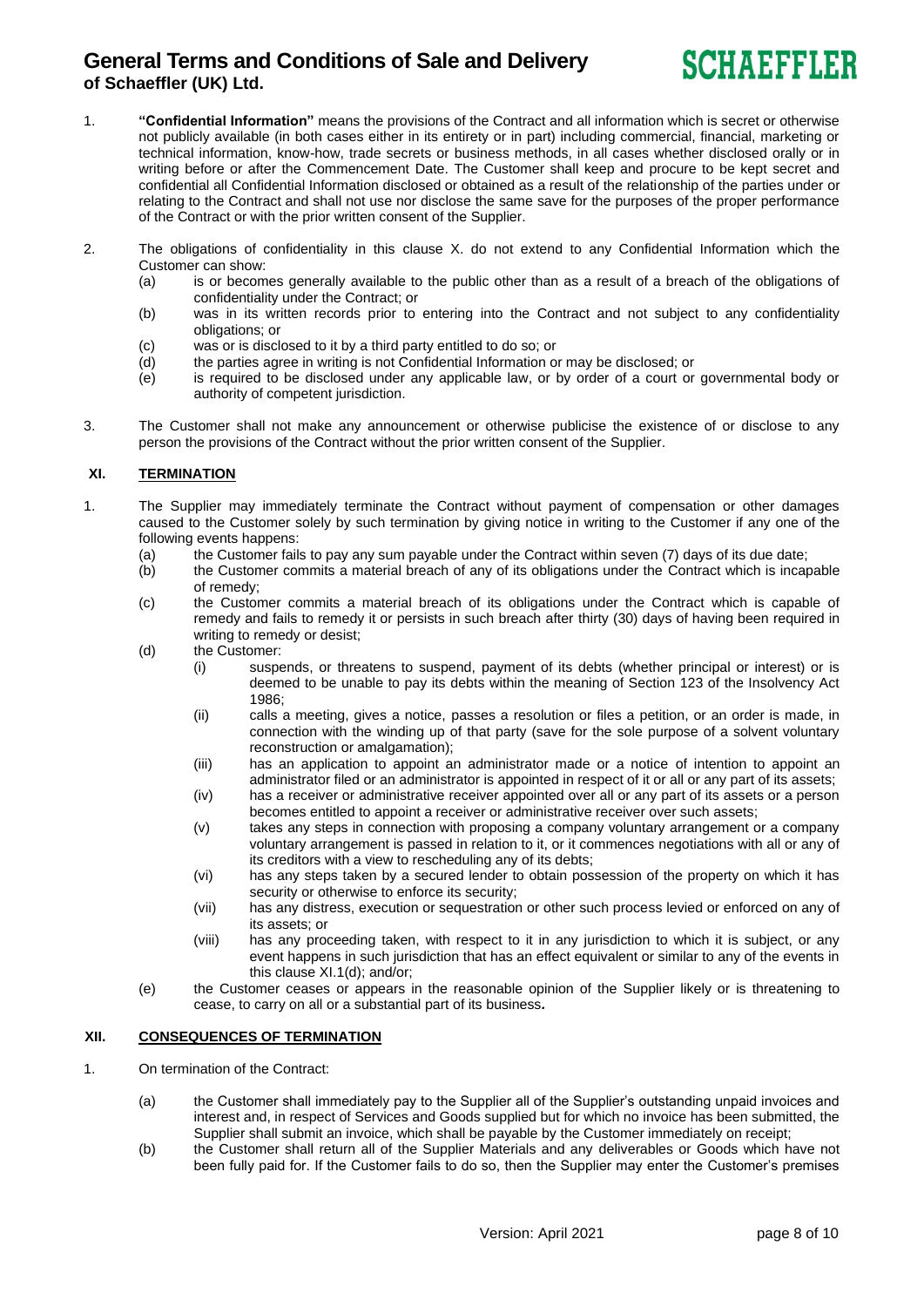

and take possession of them. Until they have been returned, the Customer shall be solely responsible for their safe keeping and will not use them for any purpose not connected with this Contract.

- 2. Termination or expiry of the Contract shall not affect any rights, remedies, obligations and liabilities of the parties that have accrued up to the date of termination or expiry, including the right to claim damages in respect of any breach of the Contract which existed at or before the date of termination or expiry.
- 3. Any provision of the Contract that expressly or by implication is intended to have effect after termination or expiry shall continue in full force and effect.

### **XIII. EXPORT CONTROL**

- 1. Customer shall observe and comply with export control regulations of the EU, the US or all other applicable export control laws and regulations. The Customer shall also observe and comply with all obligations and restrictions in the context of export regulations as imposed on the Customer by the Supplier.
- 2. The Customer shall inform the Supplier in advance if goods, technology, software or services (hereinafter "**Schaeffler Items**") are ordered from Supplier for use in connection with (i) a country or territory, a natural or legal person subject to restrictions and sanctions of Germany, the EU, the USA or other applicable export control laws and regulations or sanction laws and regulations or (ii) the construction, development, production or use of military or nuclear goods, chemical or biological weapons, missiles, space or aircraft application and launching systems therefor.
- 3. The Customer acknowledges (i) that for the purpose of the US Department of the Treasury's Office of Foreign Assets Control (OFAC) regulations on Iran ("ITSR") and Cuba ("CACR") Schaeffler must be treated as a US Person, and therefore (ii) that Schaeffler Items shall not without prior authorization by the competent US governmental authorities be used, supplied, exported, re-exported, sold or otherwise transferred, directly or indirectly, to any country or territory that is subject to any restrictions or sanctions of the US government or any person or entity on any sanction list maintained by the U.S. government.
- 4. The Customer shall indemnify and hold harmless the Supplier from any and all claims by third parties that may arise directly or indirectly from the violation of export control regulations or instructions given by the Supplier pursuant to this Agreement. In particular the Customer must issue to Supplier upon request end user certificates or, if applicable, international import certificate necessary for the application of an export license. In no case shall Supplier be liable for any damages incurred by Customer due to Customer's failure to issue such documents.
- 5. The Supplier shall be entitled to suspend performance of its obligations under these GTCSD or any Contract with no liability towards the Customer in the event that fulfillment is in conflict with applicable national or international export control laws and regulations or internal restrictions of the Supplier based on such regulations. The Customer shall disclose to the Supplier any information necessary for the Supplier to comply with such regulations and restrictions in the individual case.
- 6. The Supplier shall be entitled to cancel the Contract(s) immediately and without liability towards the Customer, if changes in applicable national or international Export Control laws and regulations or internal export control regulations of the Supplier, which are based in such laws and regulations, render the delivery of Goods or Services impossible or unlawful, and delivery is likely to be unlawful or reasonably impossible for the foreseeable future.

### **XIV. MISCELLANEOUS**

- 1. The place from which the Supplier's delivery originates shall be deemed to be the place of performance.
- 2. All disputes or claims arising out of or relating to the Contract shall be subject to the exclusive jurisdiction of the English Courts to which the parties irrevocably submit.
- 3. The Contract, these GTCSD and any issues, disputes or claims arising out of or in connection with it (whether contractual or non-contractual in nature such as claims in tort, from breach of statute or regulation or otherwise) shall be governed by and construed in accordance with the Law of England and Wales.
- 4. No person who is not a party to the Contract (including any employee, officer, agent, representative or subcontractor of either party) shall have the right (whether under the Contracts (Rights of Third Parties) Act 1999 or otherwise) to enforce any provision of the Contract.
- 5. The rights of the parties to terminate, rescind or agree any variation, waiver or settlement under the Contract are not subject to the consent of any person that is not a party to the Contract.

### 6. **Entire Agreement**